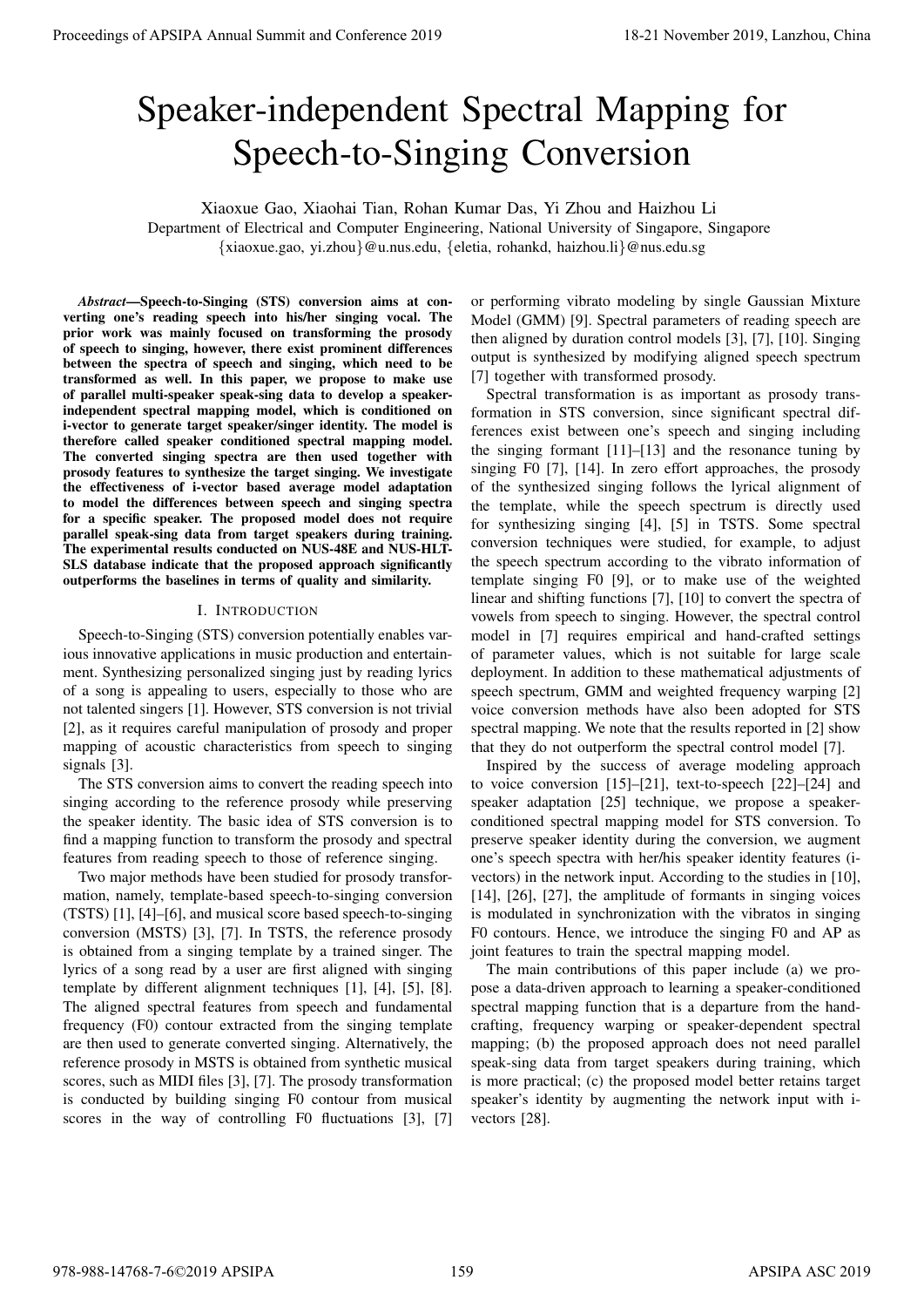

Fig. 1. Block diagram of the training and conversion stages for Speaker Dependent spectral mapping model (SD-MCC).

The rest of this paper is organized as follows. Section II demonstrates two common techniques for spectral conversion. In Section III, we motivate the idea of speaker-conditioned spectral mapping between speech and singing, and devise the model by specific deep learning architecture. Evaluations of both objective and subjective results will be presented in Section IV. In Section VI, we summarize the contributions of this paper.

#### II. SPECTRAL MAPPING FROM SPEECH TO SINGING

We first study two simple techniques projecting the spectral features from speech to singing.

#### *A. Zero-effort transfer*

We review the TSTS without spectral mapping as zeroeffort baseline. Given parallel speech and template singing utterances, we first extract Mel Cepstral Coeficients (MCCs), fundamental frequency (F0), aperiodic component (AP) and low-time cepstra (LTC). We then apply dynamic time warping (DTW) [29] to the LTC features [8] to obtain the alignment between speech and singing. With the frame-wise alignment, we can copy over the MCCs from speech to singing, and use the F0 and AP from the singing template to synthesize singing output.

#### *B. Speaker-dependent Spectral Mapping (SD-MCC)*

If the speak-sing parallel data are available for a user (target speaker), we can build a speaker-dependent spectral mapping, that we refer to as SD-MCC in Fig. 1. The spectral mapping can be implemented with deep learning techniques.

*1) Training Stage:* During training in Fig. 1 (a), given a collection of parallel speak-sing utterances from the target, the singing MCCs ( $\mathbf{B}_m \in R^{D_m \times N}$ ) and aligned speech MCCs  $(A_m \in R^{D_m \times N})$  are first obtained by feature alignment, as described in Section II-A.  $D_m$  denotes the dimensions of MCC features, and N denotes the frame number. Then, the aligned speech MCCs  $A_m$  and singing MCCs  $B_m$  serve as the model input  $X = A_m$  and output  $Y = B_m$  respectively. We can train a model by applying a supervised training to predict Y.

$$
\mathbf{Y} = F(\mathbf{X}) + \mathbf{e},\tag{1}
$$

where e is the prediction error.

*2) Run-time Conversion Stage:* At run-time in Fig. 1 (b), given parallel data form target's speech and template singing, we first obtain AP ( $\mathbf{B'}_{ap} \in R^{D_{ap} \times N}$ ) and F0 ( $\mathbf{B'}_{f0} \in$  $R^{D_{f0} \times N}$ ) features from template singing and aligned MCCs (denoted as  $\mathbf{A}'_m$ ) from speech.  $D_{f0}$  and  $D_{ap}$  denote the dimensions of F0 and AP features, respectively. Then, the constructed input  $X' = A'_m$  are taken by the trained mapping model to predict the converted MCCs  $\hat{Y}$  (where  $\hat{Y}$  =  $\mathbf{\hat{B}}_{m} \in R^{D_m \times N}$  as:

$$
\hat{\mathbf{Y}} = F(\mathbf{X}'). \tag{2}
$$

The converted MCCs  $\hat{Y}$  are then used together with F0  $({\bf B'}_{f0})$  and AP  $({\bf B'}_{ap})$  parameters of singing template to synthesize singing output.

*3) Limitation:* Although SD-MCC model learns a speaker dependent spectral mapping from speech to singing successfully, it generally requires a number of speak-sing parallel data from a target, which is not always available in real-life applications. For each target, its SD-MCC model need to be trained, which is computationally expensive and inconvenient.

## III. SPEAKER-CONDITIONED SPECTRAL MAPPING

In this section, we present the proposed speaker-conditioned spectral mapping with i-vectors. Fig. 2 shows the training and run-time conversion stages of speaker-conditioned spectral mapping model (SC).

## *A. i-vector Feature Extraction*

We propose to condition a speaker independent model on a speaker i-vector to maintain the speaker identity between speaking and singing. We note that at run-time, we only have spoken lyrics, therefore, the speaker i-vector is only extracted from spoken lyrics both during training and at run-time. An i-vector is a compact representation of a speaker model that possesses the dominant speaker characteristics [28], [30]. It is derived by a factor analysis approach from a total variability space that is trained on a large amount of background data.

In this study, we extract an i-vector for each speaker to represent the speaker attribute for speech-to-singing conversion. In this way, the network learns to distinguish the speakers during training. At run-time conversion, we extract an i-vector from the user (target), on which the conversion network is conditioned to generate the singing voice with the target voiceprint.

#### *B. Methodology*

*1) Training Stage:* During training in Fig. 2 (a), given parallel speak-sing utterances from multiple speakers  $\{c_1,...,c_i\}$ , we first extract i-vectors features  $\{\mathbf I^{c_1},...,\mathbf I^{c_j}\}$  where  $\mathbf I^{c_j} \in$  $R^{D_I \times N}$  from multi-speaker speech.  $D_I$  denotes the dimension of i-vector and N demotes the number of frames. Then we obtain singing F0  $\{B_{f0}^{c_1},...,B_{f0}^{c_j}\}$ , singing AP  $\{B_{ap}^{c_1},...,B_{ap}^{c_j}\}$ and singing MCCs  $\{ \mathbf{B}_{m}^{c_1},...,\mathbf{B}_{m}^{c_j} \}$ . Aligned speech MCCs  $\{A_m^{c_1},...,A_m^{c_j}\}$  are also obtained by feature alignment.

Then, singing F0 ( $\mathbf{B}_{f0}^{c_j}$  $T$ ) and AP ( $\mathbf{B}_{ap}^{c_j T}$ ) are augmented to the aligned speech MCCs  $(A_m^{c_j T})$  as the acoustic features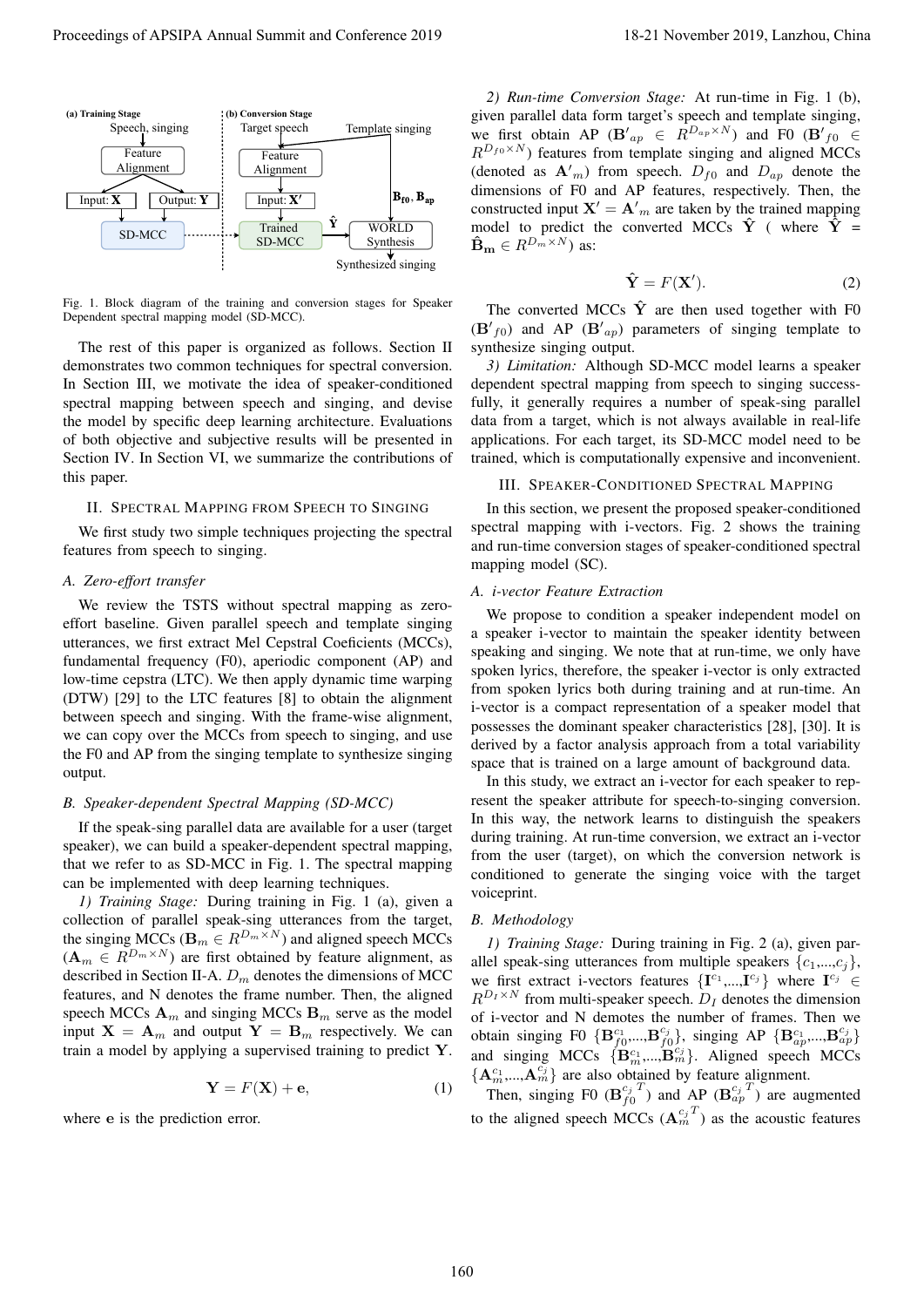

Fig. 2. Block diagram of the training and conversion stages for the proposed Speaker-Conditioned spectral mapping model (SC).

 $\mathbf{\tilde{X}}^{c_j} = [{\mathbf{A}_{m}^{c_j}}^T, {\mathbf{B}_{f0}^{c_j}}]$  $T$ ,  $\mathbf{B}_{ap}^{c_j T}]^T$  for a part of the model training input. The i-vectors  $(I^{c_j T})$  are also augmented to the obtained acoustic features, and final training input features are represented as  $\{X_1,...,X_j\}$ , where  $X_j = [\tilde{X}^{c_j T}, I^{c_j T}]^T$ .  $X_j$  refers to the features of j-th speaker. The paired input features and singing MCCs features  $Y_j = B_m^{c_j}$  from all speakers,  $\{\mathbf{X}_1,$  ${\bf Y}_1\},..., {\bf X}_i, {\bf Y}_j\}$ , are utilized to train the SC model.

*2) Run-time Conversion Stage:* At run-time as shown in Fig. 2 (b), target i-vector  $(I')$  is first extracted from target speech. Given target (user's) speech and template singing, acoustic features are also constructed by concatenating template singing F0 ( $B'_{f0}$ ), AP ( $B'_{ap}$ ) and the aligned speech MCCs  $(\mathbf{A'}_m)$  following the same process as in Section II-B2. Then the trained SC model is used to convert  $X' =$  $[\mathbf{A'}_m^T, \mathbf{B'}_{f0}^T, \mathbf{B'}_{ap}^T, \mathbf{I'}^T]^T$  to  $\hat{\mathbf{Y}}$  by Eq. 2, as shown in Fig. 2 (b).

We note that SD-MCC and SC models are applicable to transform spectral features in both template-based speech-tosinging (TSTS) and musical score based speech-to-singing (MSTS). In TSTS, we obtain the F0 and AP parameters from singing template, while in MSTS, we obtain the F0 and AP parameters from control models [3].

#### IV. EXPERIMENT

We conducted several experiments to validate the proposed speaker-conditioned spectral mapping model.

#### *A. Database*

Two databases, NUS-48E corpus [31] and NUS-HLT SLS corpus [32], with parallel speak-sing data were used for system implementations. The NUS-48E consists of 48 English songs from 12 speakers/singers, including 6 males and 6 females, where each speaker has 4 songs. The NUS-HLT SLS contains 100 English songs from 10 speakers/singers, including 5 females and 5 males, where each speaker has 10 songs. All speech and singing data were resampled at 16kHz.

All above data, including 148 songs from 22 speakers (11 male and 11 female), were used in our experiments. For multi-speaker training, 18 speakers were used, including all 12 speakers from NUS-48E and 6 singers (3 male and 3 female) from NUS-HLT SLS. For multi-speaker testing and speakerdependent model training, 4 non-overlap target speakers were

selected from NUS-HLT SLS, including 2 female speakers (Jesica and Nichole) and 2 male speakers (Understand and Kenza).

#### *B. Experimental Setup*

We now compare several different spectral mapping models that we propose and their variants in the experiments.

- Zero-effort: the template-based speech to singing model without spectral mapping described in Section II-A.
- SD-MCC: the speaker-dependent spectral mapping model, as described in Section II-B where the input only consisted of MCC features (120-dim) formed by aligned speech MCCs (40-dim) and their delta and delta-delta coefficients.
- SD: a variant of the speaker-dependent spectral mapping model. The dimension of model input was 127, including aligned speech MCCs (40-dim), singing  $log(F0)$  (1-dim), singing AP (1-dim) with their delta and delta-delta coefcients and the voiced/unvoiced flag (1-dim).
- SI: a variant of the proposed speaker-conditioned spectral mapping model. The model input (127-dim) was same as SD. We consider this multi-speaker training model as speaker-independent model (SI).
- SC: the proposed speaker-conditioned spectral mapping model with i-vectors. The dimension of model input was 187, including aligned speech MCCs (40-dim), singing  $log(F0)$  (1-dim), singing AP (1-dim) with their delta and delta-delta coefficients, the voiced/unvoiced flag (1-dim) and i-vectors (60-dim).

A summary of the framework description with their training sets can be found in Table I. All the objective and subjective results were reported based on the 8 songs (174 utterances) from 4 target speakers, where each target speaker provided 2 songs.

## *C. Model Training and Conversion*

All spectral mapping models shared the same neural network architecture, which consisted of two DBLSTM layers with 512 hidden units in each layer. The network output dimension was 120, including singing MCCs (40-dim) with their delta and delta-delta coefficients. Adam optimizer was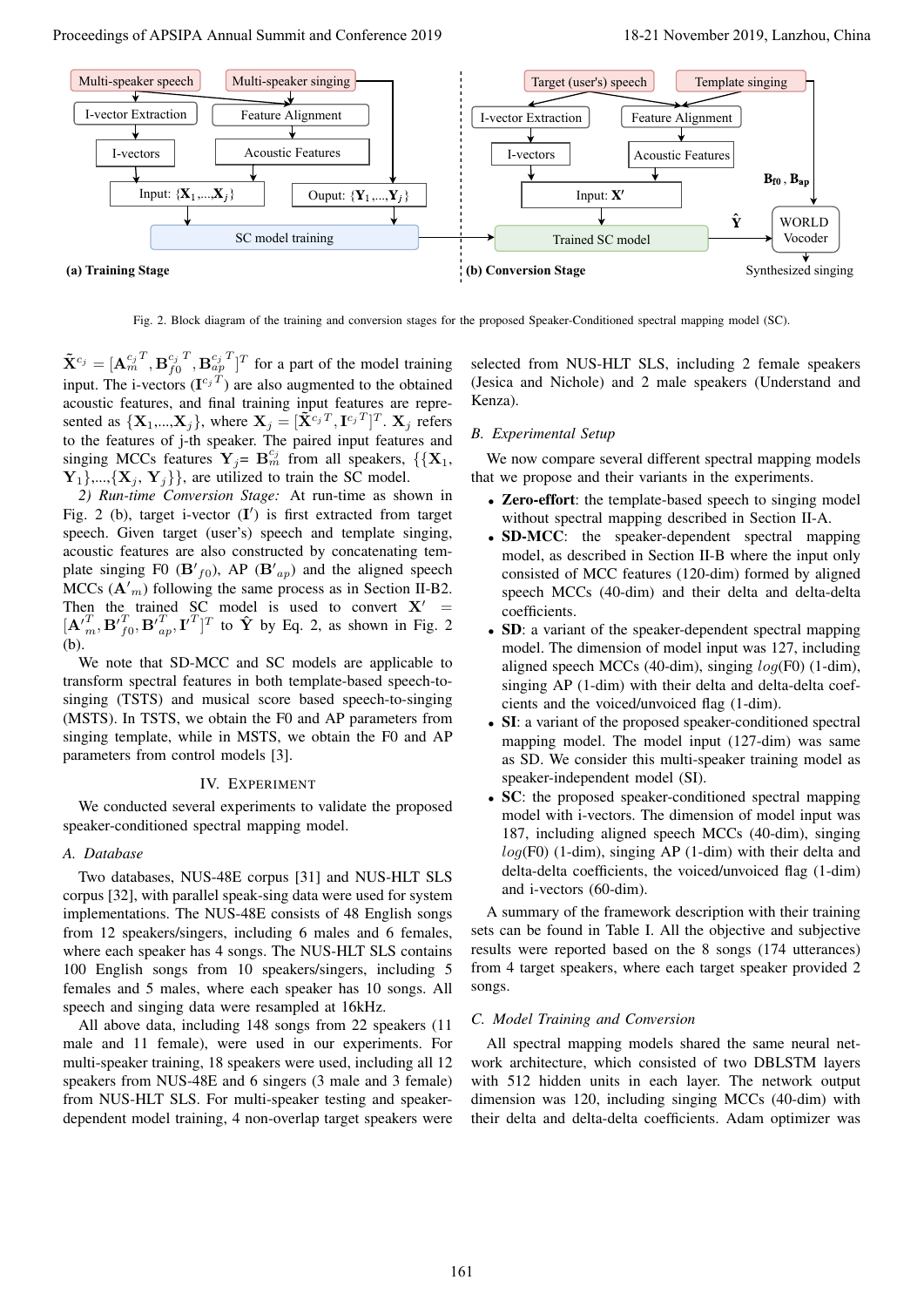TABLE I

THE SUMMARY OF EXPERIMENT SETUPS OF VARIOUS SPECTRAL MAPPING MODELS, AND THE OBJECTIVE EVALUATION RESULTS.

| Models      | <b>Training set</b>                            | $#$ Training<br>utterances | <b>Spectral</b><br>mapping model | <b>Speaker</b><br>independent | I-vectors<br>included | <b>Feature dimension</b><br>for model training | $MCD$ (dB) |
|-------------|------------------------------------------------|----------------------------|----------------------------------|-------------------------------|-----------------------|------------------------------------------------|------------|
| Zero-effort | N/A                                            | N/A                        | No                               | No                            | N/A                   | N/A                                            | 8.900      |
| SD-MCC      | 32 songs from 4 target speakers (each 8 songs) | 977                        | Yes                              | N <sub>0</sub>                | N <sub>0</sub>        | $120 \text{ dims}$                             | 7.124      |
| <b>SD</b>   | 32 songs from 4 target speakers (each 8 songs) | 977                        | Yes                              | No                            | No                    | $127 \text{ dims}$                             | 6.041      |
| SI          | 108 songs from 18 speakers                     | 2917                       | Yes                              | Yes                           | N <sub>0</sub>        | $127 \text{ dims}$                             | 6.265      |
| SC          | 108 songs from 18 speakers                     | 2917                       | Yes                              | Yes                           | <b>Yes</b>            | $187 \text{ dims}$                             | 6.212      |

used for model training with the learning rate and momentum of 0.002 and 0.9, respectively. The minibatch size was set to 10.

During the conversion phase, the Maximum Likelihood Parameter Generation (MLPG) algorithm was employed to refine the spectral parameter trajectory [33], followed by a spectral enhancement post-filtering in the cepstral domain. The APs and F0s features from singing template were used to generate the singing signal. Additionally, Merlin toolkit [34] was used for model training.

## *D. Feature Extraction*

The WORLD vocoder [35] was used to extract the spectrum (513-dim), AP (1-dim) and F0 (1-dim) for both speech and singing utterances with 5 ms frame step. 40-dimensional MCCs were computed from the spectrum using Speech Signal Processing Toolkit (SPTK)<sup> $1$ </sup>. The frame alignment between speech and singing was obtained by performing dynamic time warping (DTW) [29] on LTC features [8] with word-level annotations.

## V. EVALUATIONS

Both objective and subjective evaluations were conducted to compare the proposed approaches with baselines.

# *A. Objective Evaluation*

Mel-cepstral distortion (MCD) [36] was employed as the objective measure, which was defined as:

$$
MCD[dB] = \frac{10}{ln 10} \sqrt{2 \sum_{d=1}^{D} (c_d - c_d^{converted})^2}
$$
 (3)

where  $c_d$  and  $c_d^{converted}$  are d-th dimension of singing and the converted MCCs respectively. *D* denotes the dimension of MCCs. A lower MCD value indicates a smaller distortion.

We summarize five spectral mapping models and their average MCD results in Table I. We first examine the effect of spectral mapping for STS conversion. It shows that all approaches using spectral mapping give lower MCD values than zero-effort (8.900 dB) approach. This suggests that the spectral mapping is essential in STS conversion. Secondly, we evaluate the effectiveness of F0 and AP for model training. It is showed that MCD drops from 7.124 dB (SD-MCC model) to 6.041 dB (SD model), by incorporating F0 and AP into the input feature. The results suggest that the spectral mapping

benefits from singing F0 and AP parameters. Hence, SD model will be used for comparisons in the rest of the experiments

We further compare the speaker-independent mapping with the speaker-dependent mapping. It is observed that SI model obtains a comparable result to SD model, with MCDs of 6.265 dB and 6.041 dB respectively. We also observe that SC model (6.212) slightly outperforms SI model (6.265) in terms of MCD, which indicates that i-vector further enhances the performance of synthesized singing.

## *B. Subjective Evaluation*

The Mean Opinion Score (MOS), AB preference tests were conducted for subjective evaluations [37]–[40] on the quality and naturalness of synthesized singing outputs. The XAB preference tests was employed to assess the similarity between synthesized singing and target singing. 12 listeners whose ages range from 20 to 35 with normal hearing abilities participated in all tests. For each test, 10 samples were randomly selected from each system. In the MOS tests, listeners were asked to rate the quality and naturalness ranging from 1 (bad) to 5 (excellent) for all systems. In AB preference tests, one singing sample was picked from system A and another was from system B. A listener was asked to select the better sample in terms of the quality of synthesized singing. In XAB preference tests, given reference target singing X, listeners were asked to choose which one was more similar to X from samples of system A and B. Proceedings of APSIPA Annual Summit at China 1981<br>
The metrics of Conference 2019 1981 (a)  $\frac{1}{2}$  November 2019 1981 (a)  $\frac{1}{2}$  November 2019 1981 (a)  $\frac{1}{2}$  November 2019 1981 (a)  $\frac{1}{2}$  November 2019 1981 (a

Three sets of listening tests were conducted. 1) Quality tests: MOS test of Zero-effort, SD-MCC, SD, SI and SC; 2) Quality tests: AB preference tests of SC vs. Zero-effort; SD vs. SD-MCC; SC vs. SD and SC vs. SI; 3) Similarity tests: XAB preference tests of SC vs. Zero-effort; SD vs. SD-MCC; SC vs. SD and SC vs. SI.



Fig. 3. MOS results with 95% confidence intervals for synthesized singing quality of Zero-effort, SD-MCC, SD, SI and SC.

*1) MOS tests:* Fig. 3 reports the results of MOS tests. It shows that zero-effort gives the lowest MOS value with 2.53

<sup>1</sup>https://sourceforge.net/projects/sp-tk/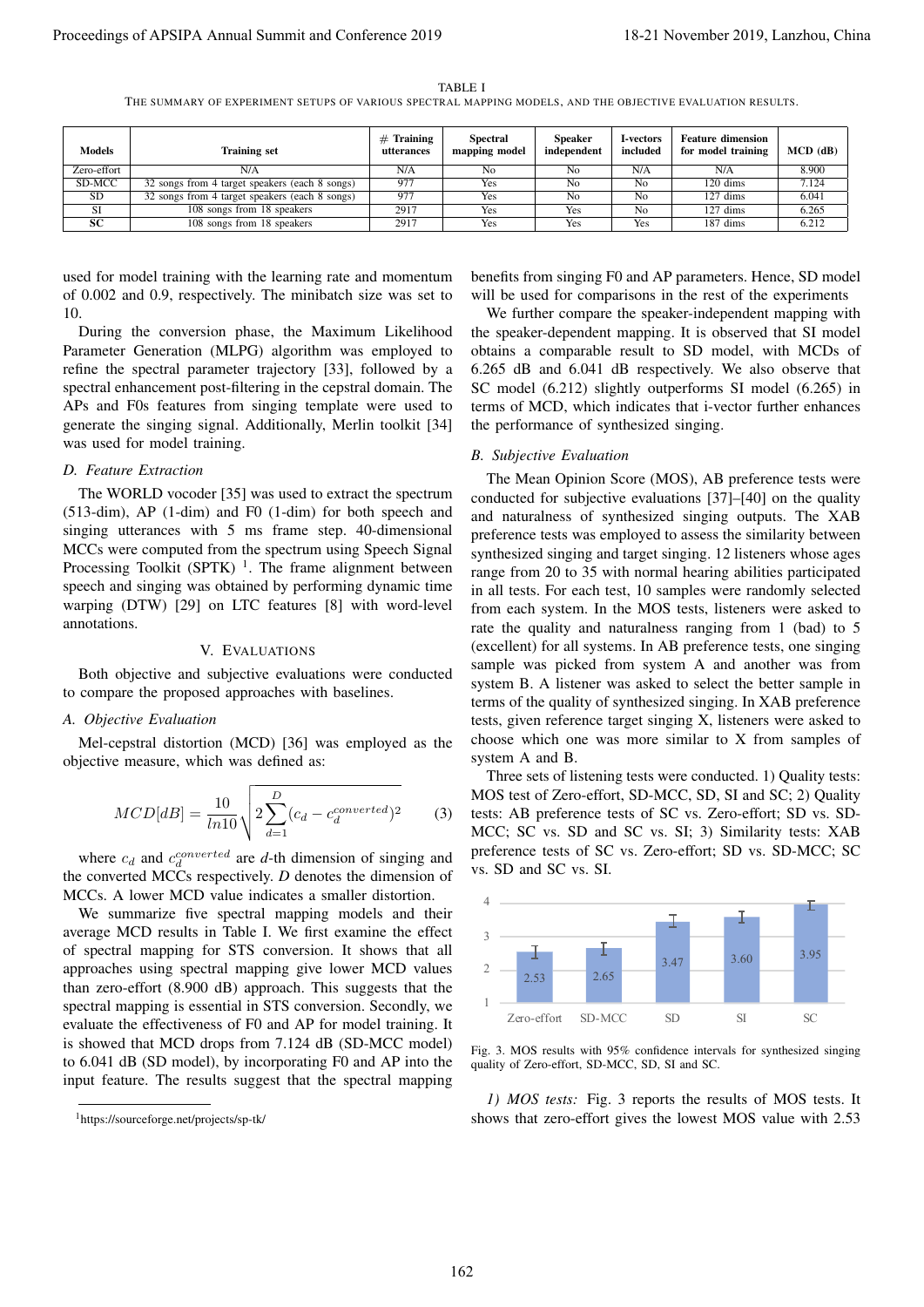

Fig. 4. AB preference results with 95% confidence intervals for singing quality and naturalness of zero-effort, SD-MCC, SD, SI and SC models; NP stands for no preference. (a) SC vs. Zero-effort; (b) SD vs. SD-MCC; (c) SC vs. SD; (d) SC vs. SI.



Fig. 5. XAB preference results with 95% confidence intervals for synthesized singing similarity of zero-effort, SD-MCC, SD, SI and SC models; NP stands for no preference. (a) SC vs. Zero-effort; (b) SD vs. SD-MCC; (c) SC vs. SD; (d) SC vs. SI.

compared with other models using spectral mapping. It is also showed that the SI model (3.60) outperforms SD model (3.47), which suggests that SI model benefits from multi-speaker training data. We also observe that SC model (3.95) achieves the best performance in terms of quality.

*2) AB preference tests:* Fig. 4 presents the results of AB preference tests with 95% confidence intervals. We first examine the effect of spectral mapping. It is observed in Fig. 4 (a) that the proposed SC model  $(81\%)$  significantly outperforms zero-effort baseline, which demonstrates the effectiveness of spectral mapping in terms of improving singing quality and naturalness. Then we examine the effectiveness of including singing F0 and AP features for training, as shown in Fig. 4 (b). The SD model (68%) trained with singing F0 and AP outperforms SD-MCC baseline (18%) significantly, hence SD model will be used for later comparison.

We further compare speaker-conditioned model SC with speaker-dependent model SD from Fig. 4 (c). It is observed that SC model is superior to SD model for singing quality significantly. This suggests that the SC model benefits from the training on multi-speaker database that is larger than the speaker dependent database.

Last, we evaluate the effect of augmenting i-vectors for spectral mapping training, as shown in Fig. 4 (d). We observe that SC model outperforms SI model in terms of singing quality ( $57\%$  vs.  $30\%$ ). This indicates the SC model with

i-vectors achieves higher singing quality than the speakerindependent model (SI model) without i-vectors.

*3) XAB preference tests:* Fig. 5 presents the results of XAB preference tests with 95% confidence intervals. The results of XAB preference tests are consistent with that of AB preference tests, where SC model is superior over zero-effort baseline and SD model outperforms SD-MCC model. In Fig. 5 (c), we observe that speaker-conditioned model SC (52%) achieves better performance than speaker-dependent model SD (27%) in terms of preserving user's speaker identity. Last, we evaluate the effect of introducing i-vectors in Fig. 5 (d), where SC model outperforms SI model with preference scores of 48% vs. 36%. This suggests the SC model with i-vectors can be beneficial to the preservation of target speakers' identities.

## *C. Summary of Evaluation Results*

Both objective and subjective evaluations indicate that the proposed SC model outperforms zero-effort, SD-MCC baselines and SI model. This confirms the effectiveness of the proposed model in terms of both singing quality and speaker similarity.

Moreover, the proposed SC model achieves better performance than speaker-dependent model (SD model) in subjective evaluations, and obtains comparable results with SD model in objective evaluations. Although the subjective results of SD model vs . SC model are not consistent with objective evaluations, it is understandable since human perception may not be well consistent with objective scores. Such inconsistent results were also reported in prior works [15], [17], [41], [42]. Additionally, as the target speaker's data is not accessible in many applications, the proposed SC model is more practical than the target speaker dependent approaches (SD and SD-MCC models). The synthesized singing samples for different models can be found in the website <sup>2</sup>.

#### VI. CONCLUSIONS

This paper presented a speaker-conditioned spectral mapping model using i-vectors for speaker-independent speechto-singing conversion. The proposed approach benefited from multi-speaker data with their i-vectors to model speakerspecific differences between speech and singing spectra. Both objective and subjective results on NUS-48E corpus and NUS-HLT SLS corpus databases showed that the proposed speakerconditioned spectral mapping approach outperforms the zeroeffort and speaker-dependent spectral mapping baselines in terms of the naturalness, quality and speaker similarity. Experimental results also confirmed the effectiveness of involving singing F0 and AP, and augmenting i-vectors to adapt target speaker identities for spectral mapping. Proceeding of APSIPA Annual Summit at China 2019 18-21 November 2018 2019 18-21 November 2019 18-21 November 2019 18-21 November 2019 18-21 November 2019 18-21 November 2019 18-21 November 2019 18-21 November 2019 18-21 N

Acknowledgements: This research is supported by Ministry of Education, Singapore AcRF Tier 1 NUS Start-up Grant FY2016, Non-parametric approach to voice morphing.

<sup>2</sup>http://xiaoxue1117.github.io/sample